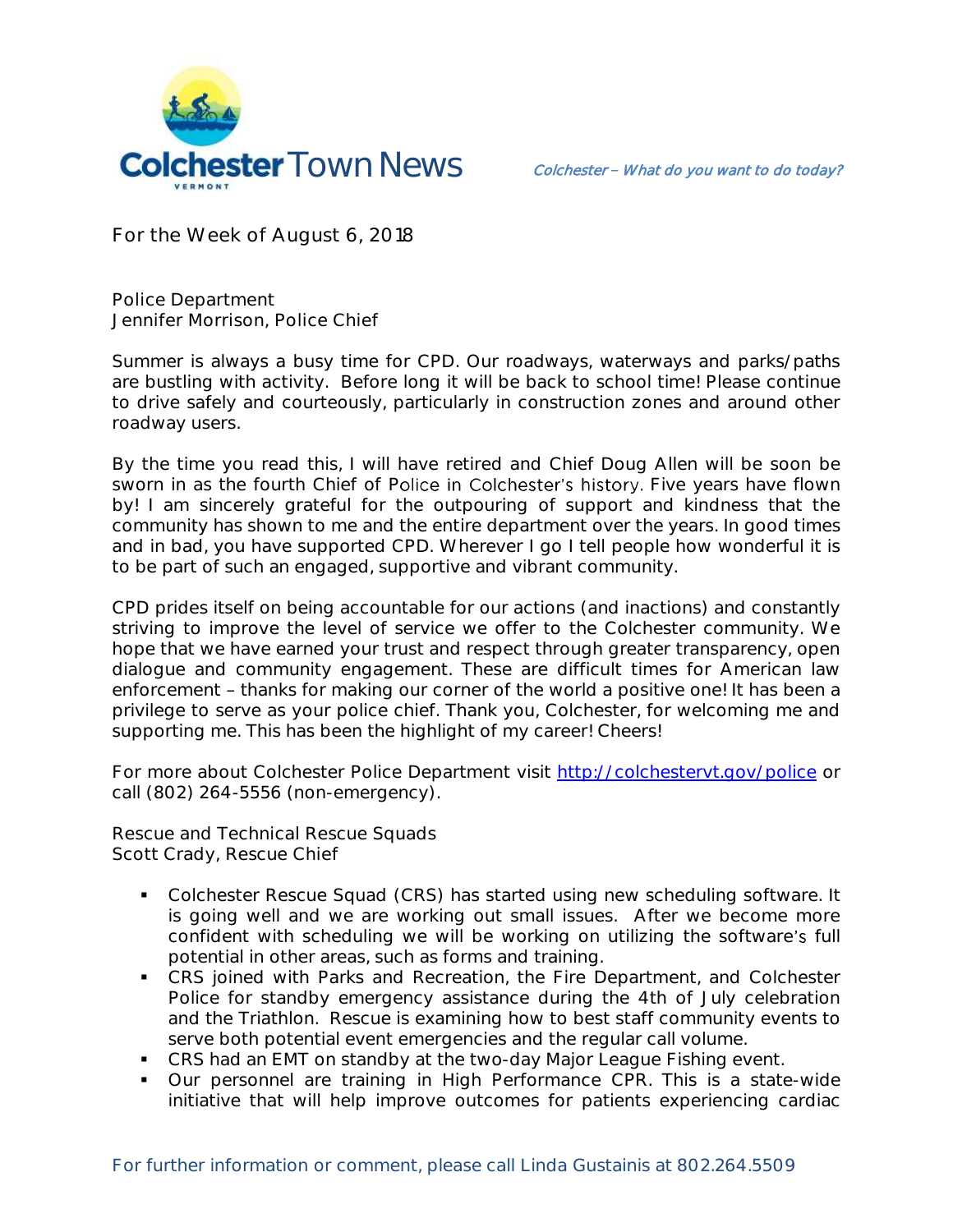

arrest with ventricular fibrillation. It's been successful in pilot programs throughout the state. CRS and the Vermont State Emergency Medical Service will conduct training with Malletts Bay Fire Department and Colchester Center Volunteer Fire Company as well.

Rescue responded to 146 calls in July; this is approximately a 22% increase compared to July 2017.

For more information visit [http://colchestervt.gov/rescue](http://colchestervt.gov/rescue/index.shtml) or call (802) 264-5990.

**Upcoming Town Meetings:** 

- Planning Commission: 1st & 3rd Tuesdays of the month, 7:00pm. August meetings: 8/7 and 8/21.
- **Development Review Board:**  $2^{nd}$  Wednesday of the month, 7:00pm. Next meeting: 8/8. September meeting: 9/12
- **Recreation Advisory Board:** 2<sup>nd</sup> Wednesday of the month, 7:00am, Champlain Room, 2nd floor. Next meeting: 8/8. September meeting: 9/12
- **Conservation Commission:** 3rd Monday of the month, 7:00pm, at the Bayside Activity Center or per agenda. Next meeting: 8/20, at 6:30 PM
- Selectboard: 2nd & 4th Tuesday of the month, 6:30pm. August meetings: 8/14 and 8/28.

(All meetings take place at the Colchester Town Offices, 781 Blakely Road, in the Outer Bay Conference Room on the 3<sup>rd</sup> floor unless otherwise noted.)

**Events:**

- Colchester Parks & Recreation offers another series of Movies in the Park this summer! We'll be showing family-friendly movies (rated either G or PG) on Friday evenings outdoors on our giant screen. We'll be traveling to Bayside Park and Airport Park this August and September. All movies start at 7:30pm and are FREE and open to the public! Upcoming Movies in the Park are:
	- o August 10: The Sandlot (Airport Park)
	- o August 17: The Incredibles (Bayside Park)
	- o August 24: Cars 3 (Airport Park)
	- o September 14: The Parent Trap (Bayside Park)
	- o Saturday, October 27 at HalloweenFest: Halloweentown (CHS Practice Field)
- For more details on the Friday night Movies in the Park Series, visit http://colchestervt.gov/784/Movies-in-the-Park. To learn more about Colchester Parks & amp; Recreation's projects, programs, and events, visit us on the web at http://colchestervt.gov/recreation and check us out on social media: we're on Facebook, Instagram, Twitter, and Snapchat @ColchesterRec.